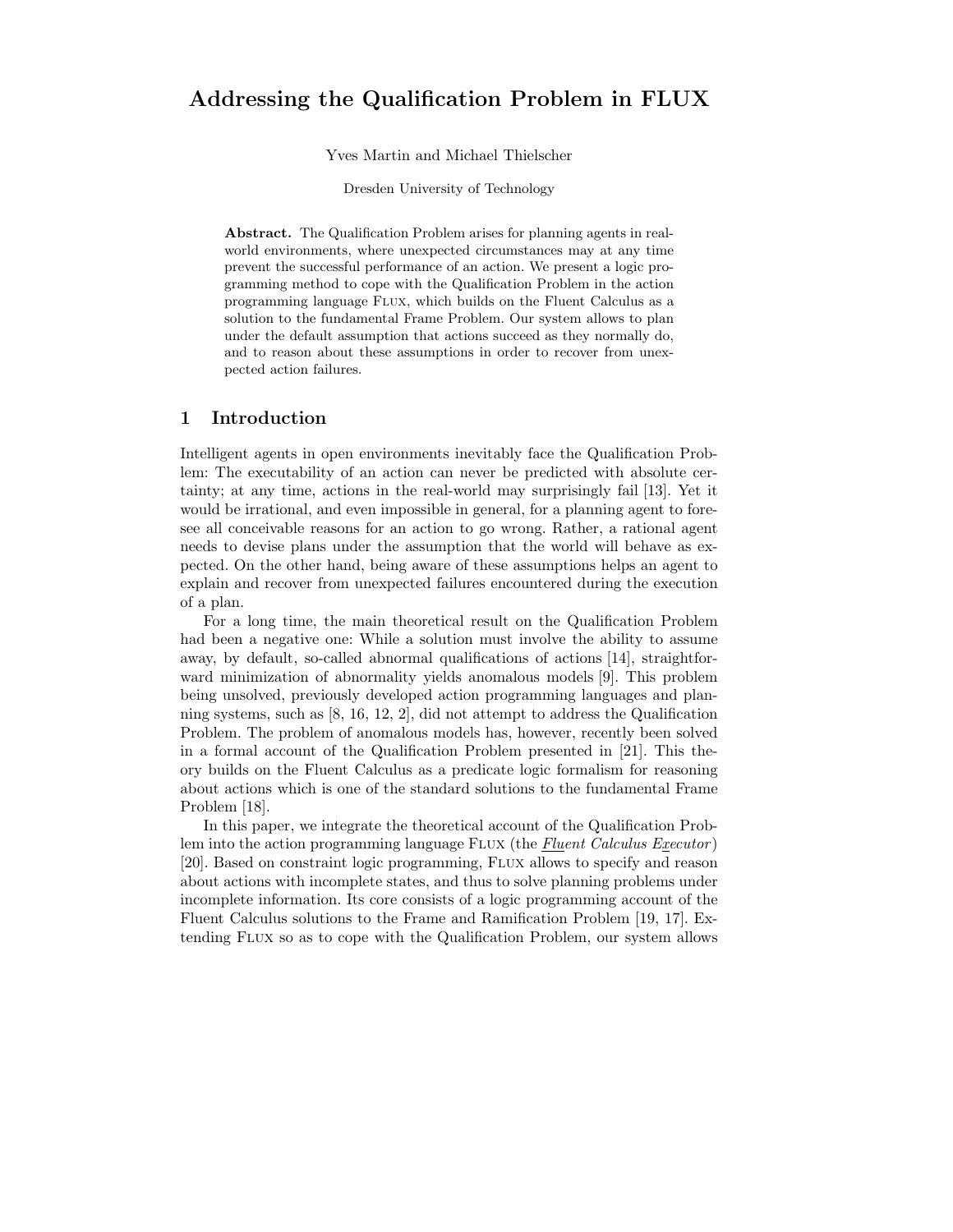the user to specify default assumptions concerning the executability and effects of actions. Plans are then generated under these assumptions, and the system is able to reason about the assumptions made and to withdraw appropriate ones in order to explain and recover from unexpected action failures. The language allows to distinguish between strong qualifications (actions not being executable) and weak ones (actions producing unexpected effects). Furthermore, it supports the specification of preferences among the default assumptions, by which is aided the search for reasonable explanations in case of unexpected action failure.

The paper is organized as follows. In Section 2, we recapitulate the theoretical account of the Qualification Problem in the Fluent Calculus. In Section 3, we show how to extend Flux to cope with the Qualification Problem. For a more detailed discussion of this section the reader is referred to [11]. In Section 4 an application is described and Section 5 gives a summary.

# 2 The Qualification Problem in the Fluent Calculus

#### 2.1 Simple state update axioms

The simple Fluent Calculus [19] combines, in pure classical logic, the Situation Calculus with a STRIPS-like solution to the representational and inferential Frame Problem. The standard sorts ACTION and SIT (i.e., situations) are inherited from the Situation Calculus [7] along with the standard functions  $S_0$ : SIT and  $Do$ : ACTION  $\times$  SIT  $\mapsto$  SIT denoting, resp., the initial situation and the successor situation after performing an action; furthermore, the standard predicate  $Poss:$  action  $\times$  situation. To this the Fluent Calculus adds the sort state with sub-sort fluent along with the pre-defined functions  $\emptyset$ : STATE,  $\circ$ : STATE  $\times$  STATE  $\mapsto$  STATE, and State : SIT  $\mapsto$  STATE, denoting, resp., the empty state, the union of two states, and the state of the world in a situation. Based on this signature, the Fluent Calculus provides a rigorously logical account of the concept of a state being characterized by the set of fluents that are true in the state. To this end, the following foundational axioms stipulate that function ◦ behaves like set union with  $\emptyset$  as the empty set:<sup>1</sup>

| $z_1 \circ (z_2 \circ z_3) = (z_1 \circ z_2) \circ z_3$ | $\neg Holds(f, \emptyset)$                                              |
|---------------------------------------------------------|-------------------------------------------------------------------------|
| $z_1 \circ z_2 = z_2 \circ z_1$                         | $Holds(f_1, f) \supset f = f_1$                                         |
| $z \circ z = z$                                         | $Holds(f, z_1 \circ z_2) \supset Holds(f, z_1) \vee Holds(f, z_2)$      |
| $z \circ \emptyset = z$                                 | $(\forall f)(Holds(f, z_1) \equiv Holds(f, z_2)) \supset z_1 = z_2$     |
|                                                         | $(\forall \Phi)(\exists z)(\forall f)(\text{Holds}(f,z)\equiv \Phi(f))$ |

where  $\Phi$  is a second-order predicate variable of sort FLUENT and the macro Holds means that a fluent is part of a state:

$$
Holds(f, z) \stackrel{\text{def}}{=} (\exists z') z = f \circ z' \tag{1}
$$

<sup>1</sup> Free variables in formulas are assumed universally quantified. Variables of sorts ACTION, SIT, FLUENT, and STATE shall be denoted by the letters  $a, s, f$ , and  $z$ , resp. The function  $\circ$  is written in infix notation.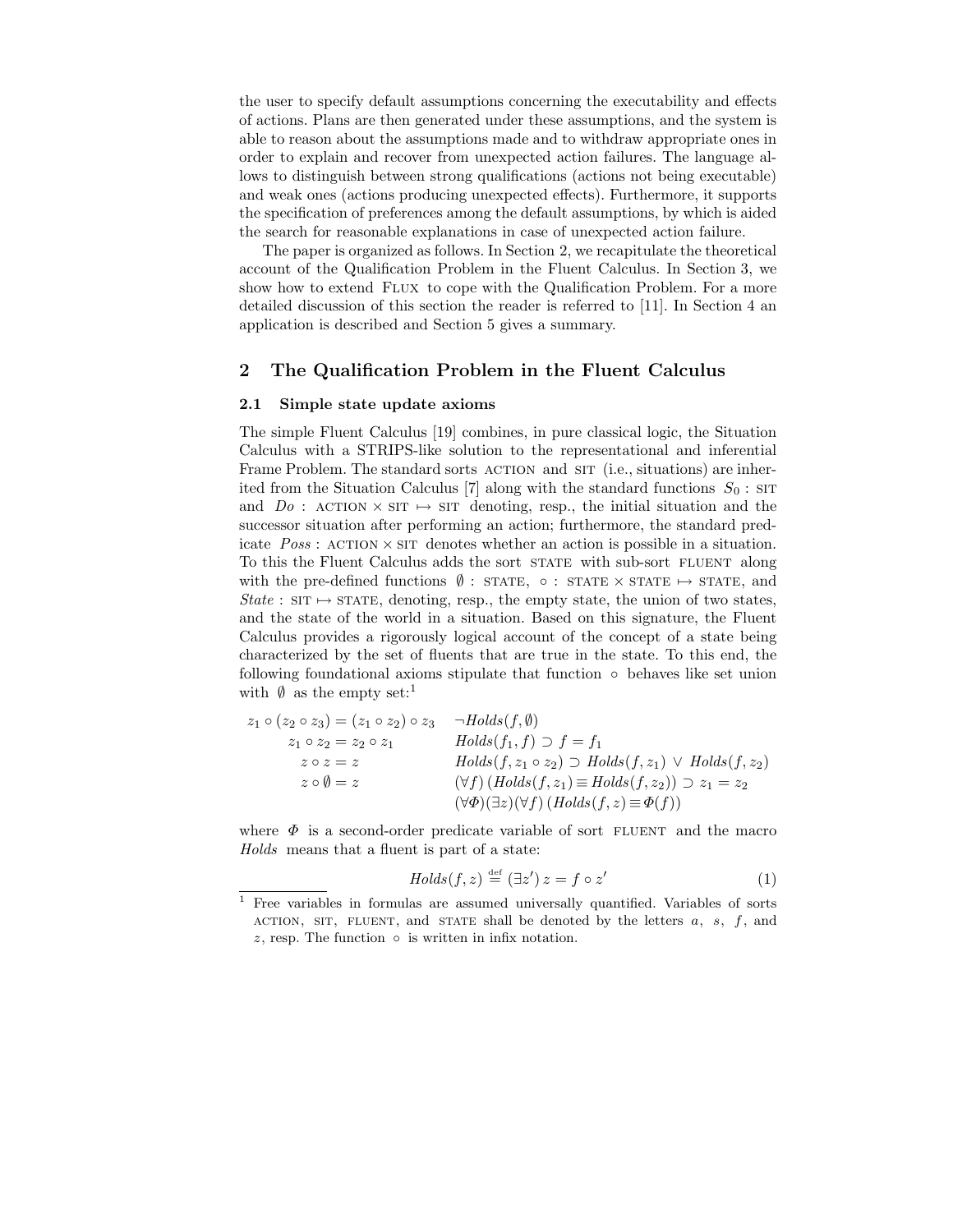The very last one of the axioms above stipulates the existence of a state for all possible combinations of fluents. A second macro, which reduces to (1), is used for fluents holding in situations:

$$
Holds(f, s) \stackrel{\text{def}}{=} Holds(f, State(s))
$$

As an example, consider a blocks world axiomatization using the FLUENT functions  $On(x, y)$ ,  $GluedToTable(x)$ , and  $Has(r, x)$  denoting, resp., whether block x is on y (which could either be another block or the constant  $Table$ ), whether block  $x$  is glued to the table, and whether robot  $r$  is in possession of x. Suppose, that in the initial state it is known that blocks  $A$  and  $C$  are on the table and  $B$  is on  $C$ ; that no block  $y$  is on top of block  $A$  or  $B$ ; and that robot Robbie is in possession of glue:

 $Holds(On(A, Table), S_0) \wedge Holds(On(C, Table), S_0) \wedge Holds(On(B, C), S_0)$  $\wedge (\forall y)(\neg Holds(On(y, A), S_0) \wedge \neg Holds(On(y, B), S_0))$  $\land$  Holds(Has(Robbie, Glue),  $S_0$ ) (2)

Assuming uniqueness of names for all functions with range FLUENT, the macro definitions and the foundational axioms imply that (2) is equivalent to,

$$
(\exists z) \,(\,State(S_0) = On(A, Table) \circ On(C, Table))\n\circ On(B, C) \circ Has(Robbie, Glue) \circ z\n\wedge (\forall y) \,(\neg Holds(On(y, A), z) \wedge \neg Holds(On(y, B), z))\n\wedge \neg Holds(On(A, Table), z) \wedge \neg Holds(On(C, Table), z)\n\wedge \neg Holds(On(B, C), z) \wedge \neg Holds(Has(Robbie, Glue), z))
$$
\n(3)

The reader may notice that the constraints on sub-STATE  $z$  not only reflect the negated statements in (2) but also the fact that the fluents  $On(A, Table)$  etc. do not recur. This will allow to quickly infer the result of removing any of these fluents from  $State(S_0)$  as a negative effect.

The Frame Problem is solved in the Fluent Calculus using so-called state update axioms, which specify the difference between the states before and after an action. The axiomatic characterization of negative effects, i.e., facts that become false, is given by this inductive abbreviation, which generalizes STRIPSstyle update [3] to incomplete states:

$$
z' = z - f \stackrel{\text{def}}{=} [z' \circ f = z \vee z' = z] \wedge \neg Holds(f, z')
$$
  

$$
z' = z - (f_1 \circ \dots \circ f_n \circ f_{n+1}) \stackrel{\text{def}}{=} (\exists z'') (z'' = z - (f_1 \circ \dots \circ f_n) \wedge z' = z'' - f_{n+1})
$$

On this basis, the following is the general form of a state update axiom for a (possibly nondeterministic) action  $A(\vec{x})$  with a bounded number of (possibly conditional) effects:

$$
Poss(A(\vec{x}), s) \supset (\exists \vec{y}_1) (\Delta_1 \wedge State(Do(A(\vec{x}), s)) = (State(s) \circ \vartheta_1^+) - \vartheta_1^-)
$$
  

$$
\vee \dots \vee
$$
  

$$
(\exists \vec{y}_n) (\Delta_n \wedge State(Do(A(\vec{x}), s)) = (State(s) \circ \vartheta_n^+) - \vartheta_n^-)
$$
  

$$
(4)
$$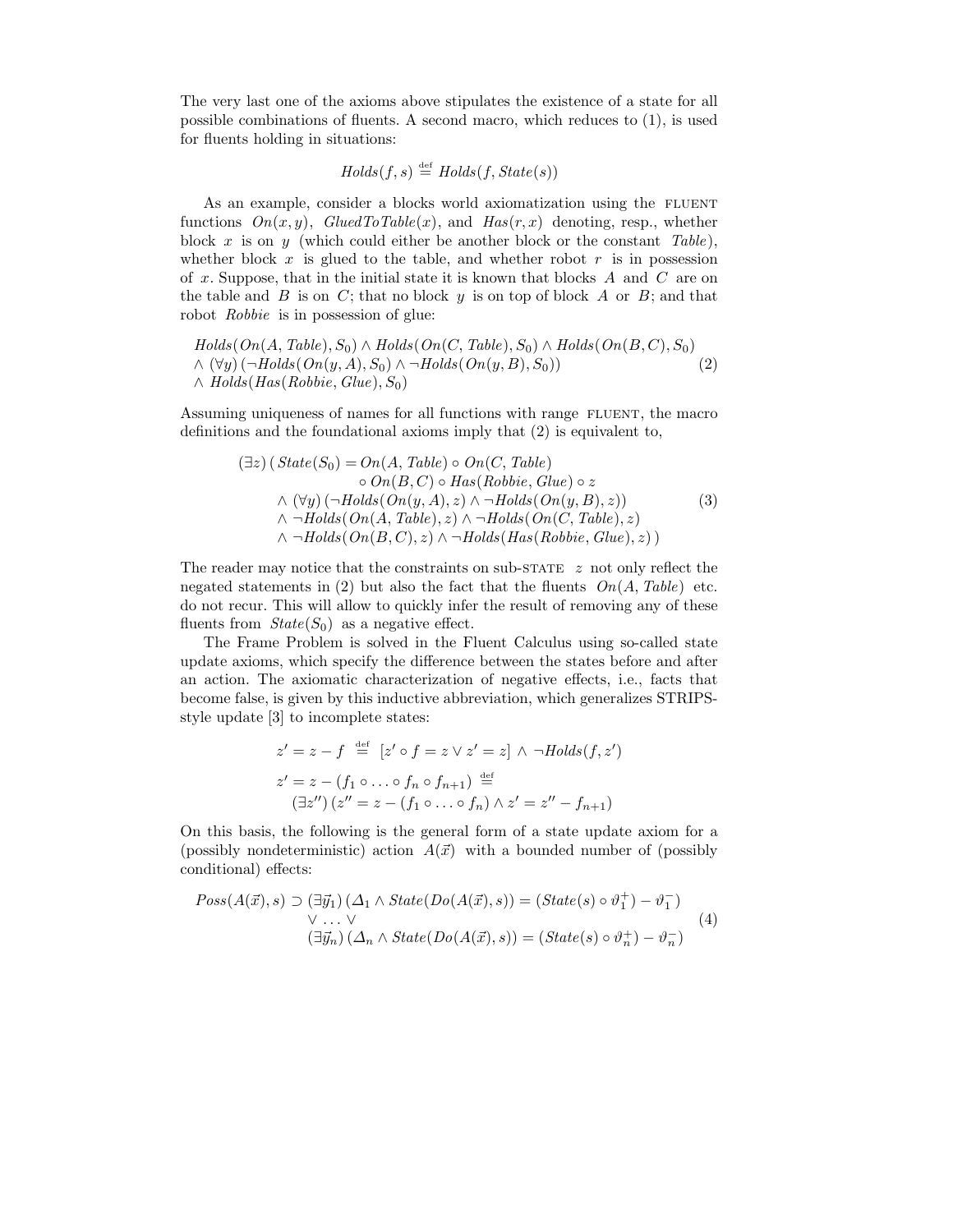where the sub-formulas  $\Delta_i(\vec{x}, \vec{y}_i, State(s))$  specify the conditions on  $State(s)$ under which  $A(\vec{x})$  has the positive and negative effects  $\vartheta_i^+$  and  $\vartheta_i^-$ , resp. Both  $\vartheta_i^+$  and  $\vartheta_i^-$  are STATE terms composed of fluents with variables among  $\vec{x}, \vec{y}_i$ .<sup>2</sup>

Consider, e.g., the ACTION terms  $Move(r, u, v, w)$  and  $GlueToTable(r, x)$ , denoting the action of robot r moving block u away from v onto  $w$ , and gluing block  $x$  to the table, resp. The direct effects of these two actions can be defined by these state update axioms:

$$
Poss(Move(r, u, v, w), s) \supset
$$
  
\n
$$
State(Do(Move(r, u, v, w), s)) = (State(s) \circ On(u, w)) - On(u, v)
$$
  
\n
$$
Poss(GlueToTable(r, x), s) \supset
$$
  
\n
$$
State(Do(GlueToTable(r, x), s)) = State(s) \circ GluedToTable(x)
$$
 (5)

Put in words, after moving u it is on w and no longer on v, and after gluing x this block is glued to the table. Recall specification  $(2)$ , and suppose, for the sake of argument, that  $Poss(Move(Robbie, A, Table, B), S_0)$ . Let  $S_1 =$  $Do(Move(Robbie, A, Table, B), S_0)$ . Then the state update axiom for Move in (5) implies

$$
State(S_1) = (State(S_0) \circ On(A, B)) - On(A, Table)
$$

Replacing  $State(S_0)$  by an equal term according to (3) yields, after applying the macro for negative effects and performing simplification,

$$
(\exists z) State(S_1) = On(C, Table) \circ On(B, C) \circ Has(Robbie, Glue) \circ z \circ On(A, B)
$$

We have now obtained from an incomplete initial specification a still partial description of the successor state, which in particular includes the unaffected fluents  $On(C, Table), On(B, C),$  and  $Has(Robbie, Glue)$ . These fluents have thus survived the computation of the effect of the action and so need not be carried over by separate axioms now. Moreover, knowledge specified in (3) as to which fluents do not hold in  $z$  applies to the new state, which includes  $z$ , just as well. Thus, all unchanged fluent values have been concluded to persist without applying extra inference steps.

### 2.2 State Update Axioms with Ramifications

In the Fluent Calculus for ramifications, indirect effects are inferred by the successive application of so-called causal relationships, which state under what conditions an effect triggers another one [17]. A causal relationship is formally specified with the help of the expression  $Causes(\varepsilon, \rho, z, s)$  where  $\varepsilon$  (the *triggering* effect) and  $\rho$  (the ramification, i.e., indirect effect) are possibly negated atomic fluent formulas and  $z$  is a state and s a situation. The intuitive meaning is that the change to  $\varepsilon$  causes the change to  $\rho$  in state z and situation s.

For example, let  $Ab(Movable(x), Glued)$  be a new FLUENT, denoting an abnormality wrt. block x being movable due to the fact that  $x$  is glued to the

<sup>&</sup>lt;sup>2</sup> If the conditions  $\Delta_i$  are not mutually exclusive, then the action is nondeterministic.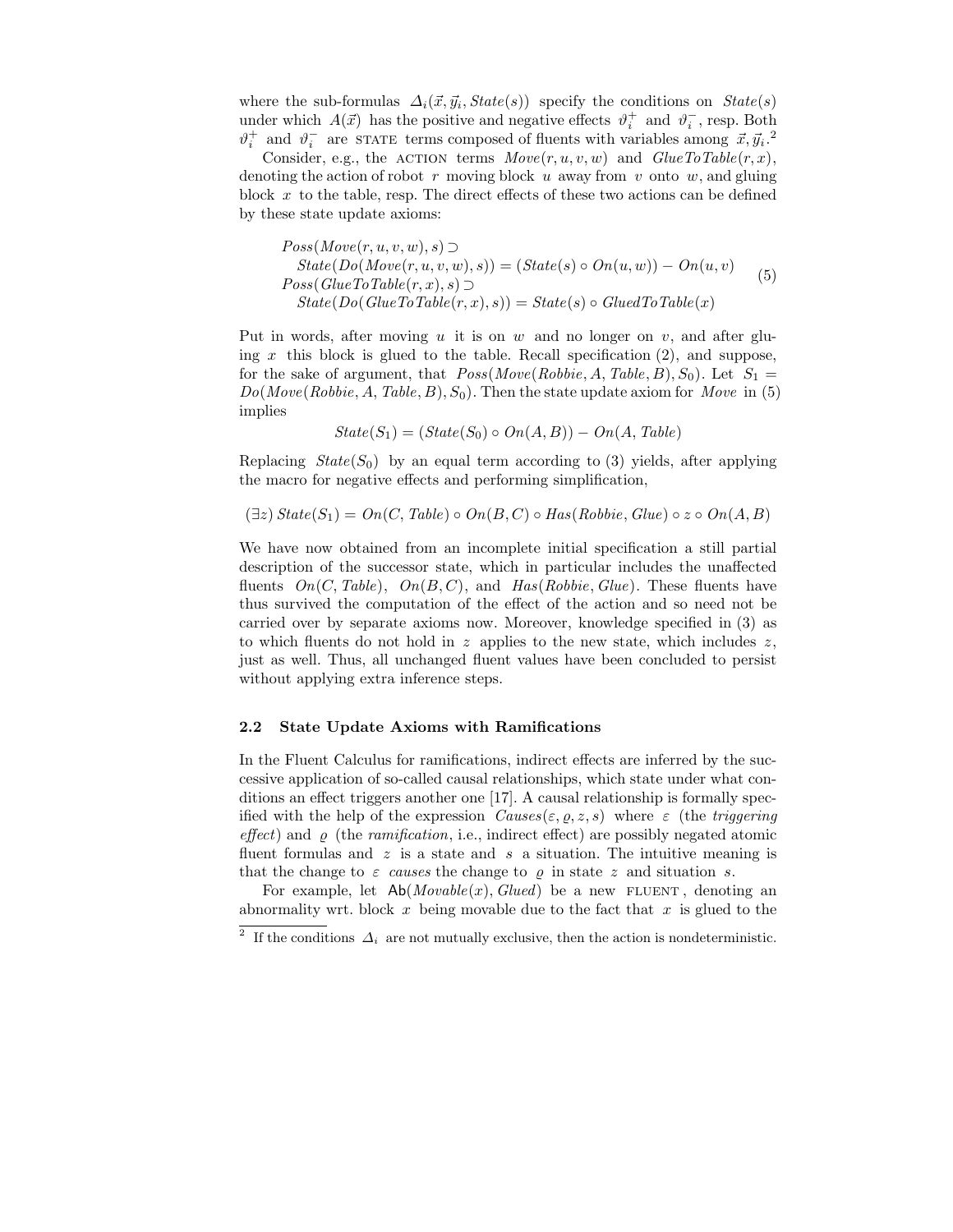table.<sup>3</sup> The following state constraint relates this fluent in the obvious way to the fluent  $GluedToTable(x)$ :

$$
Holds(Ab(Movable(x), Glued), s) \equiv Holds(GluedToTable(x), s)
$$
 (6)

Two accompanying causal relationships specify the causal dependence that a block x will become immovable if it gets glued to the table, and that this abnormal qualification will disappear if the block gets freed somehow:

$$
Causes(GluedToTable(x), Ab(Movable(x), Glued), z, s)
$$
  
\n
$$
Causes(\neg GluedToTable(x), \neg Ab(Movable(x), Glued), z, s)
$$
\n(7)

On the basis of causal relationships, the Ramification Problem is solved by causally propagating indirect effects: Starting from the direct effects of an action, causal relationships are applied successively. The overall result of performing the action is then a fixpoint of such a chain of indirect effects. Formally, in state update axioms for ramifications the simple equations  $State(Do(A(\vec{x}), s)) =$  $(State(s) \circ \vartheta_i^+) - \vartheta_i^-$  as in (4) are replaced by sub-formulas of this form:

$$
z = (State(s) \circ \vartheta_i^+) - \vartheta_i^- \supset \text{Ramify}(z, \vartheta_i^+, \vartheta_i^-, \text{Do}(A(\vec{x}), s))
$$

where  $\textit{Ramify}(z, e^+, e^-, s)$  means that  $\textit{State}(s)$  is a fixpoint of iteratively applying causal relationships to state z and effects  $e^+, e^-$  in situation s. (We refer to  $[21]$  for the formal definition of  $\textit{Ramify}$  by a second-order axiom.)

#### 2.3 Qualifications in the Fluent Calculus

The theoretical account of the Qualification Problem uses the binary function  $\mathsf{Ab}(x, y)$  whose range is the sort FLUENT. The first argument, x, denotes properties like  $Movable(u)$  or  $Functioning(Gripper-of(r))$ . The second argument, y, indicates the cause for the abnormality. For convenience, we use the macros  $\mathsf{Ab}(x, z)$  and  $\mathsf{Ab}(x, s)$  to represent that for some y,  $\mathsf{Ab}(x, y)$  holds in state z and situation s, respectively:

$$
\mathsf{Ab}(x,z) \stackrel{\text{def}}{=} (\exists y) \, \mathit{Holds}(\mathsf{Ab}(x,y),z) \qquad \mathsf{Ab}(x,s) \stackrel{\text{def}}{=} \mathsf{Ab}(x,\mathit{State}(s))
$$

Instances of the generic 'abnormality' fluent are used to summarize the abnormal qualifications of actions, that is, obstacles which are a priori unlikely to happen and therefore need to be assumed away by default in order to jump to the conclusion that the action is possible under normal circumstances. E.g., in the light of abnormal qualifications, the preconditions for our example actions are specified by,

$$
Poss(Move(r, u, v, w), s) \equiv
$$
  
\n
$$
u \neq w \land v \neq w \land Holds(On(u, v), s)
$$
  
\n
$$
\land (\forall y) (\neg Holds(On(y, u), s) \land \neg Holds(On(y, w), s))
$$
  
\n
$$
\land \neg Ab(Movable(u), s) \land \neg Ab(Functioning(Gripper-of(r)), s)
$$
\n(8)

<sup>&</sup>lt;sup>3</sup> The special fluent Ab will play a key role in our account for the Qualification Problem later in this paper.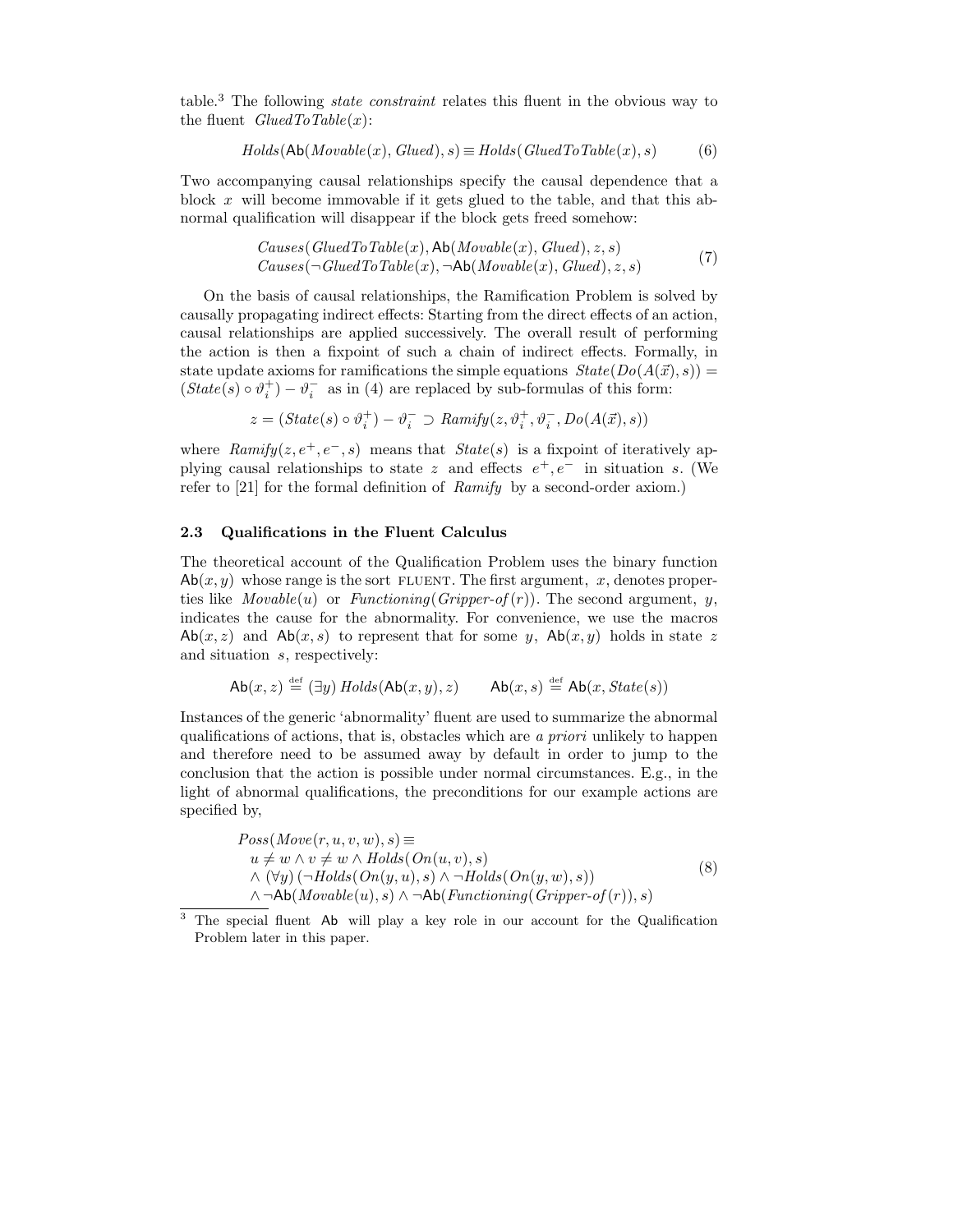$Poss(GlueToTable(r, x), s) \equiv$  $Holds(Has(r, Glue), s) \wedge Holds(On(x, Table), s) \wedge (\forall y) \neg Holds(On(y, x), s)$  (9)  $\land \neg \mathsf{Ab}(Movable(x), s) \land \neg \mathsf{Ab}(Functioning(Gripper-off(r)), s)$ 

As illustrated in the previous section, abnormal qualifications that have been caused by the agent himself are accounted for by suitable causal relationships, which is how the general problem of anomalous models is overcome; see [21]. To account for abnormal qualifications other than those caused by the agent, instances of Ab are allowed to become true during any situation transition as a side effect of the mere fact that the very transition takes place. So doing requires additional causal relationships, which, as opposed to those shown in (7), describe exogenously caused abnormalities. These are modeled using the predicates  $ExogCaused(f, s)$  and  $ExogUncaused(f, s)$ , indicating that in situation s fluent f arises (resp. vanishes) due to an exogenous cause. The effect of exogenous causes is specified by corresponding causal relationships.

Up to this point the treatment of qualifications did not affect the monotonicity of the solution to the Frame and Ramification Problem. A nonmonotonic component, however, is required to minimize abnormal qualifications whenever they are not caused by an action that has been performed. This is achieved by adding appropriate default rules in the sense of [15], by which the Fluent Calculus gets embedded into a default theory. Formally, exogenous influence on abnormalities is minimized by default rules of the following form:

$$
\frac{\div \neg ExogCaused(\text{Ab}(x, Exog), s)}{\neg ExogCaused(\text{Ab}(x, Exog), s)} \quad \frac{\div \neg ExogUncaused(\text{Ab}(x, Exog), s)}{\neg ExogUncaused(\text{Ab}(x, Exog), s)} \tag{10}
$$

An accompanying default assumption concerns abnormalities of any kind in the initial situation. Their minimization is carried out by defaults of the following form:

$$
\therefore \neg Holds(\text{Ab}(x, y), S_0)
$$
  

$$
\neg Holds(\text{Ab}(x, y), S_0)
$$
 (11)

If, e.g., the observations suggest no abnormalities initially, then the underlying default theory has a unique extension (in the sense of [15]), which includes  $(\forall x) \neg \mathsf{Ab}(x, S_0)$ . (Recall that  $\neg \mathsf{Ab}(x, s)$  means  $\neg \mathsf{Holds}(\mathsf{Ab}(x, y), s)$  for any y.) Hence, (8) implies that  $Move(Robbie, A, Table, B)$  is possible in  $S_0$ given initial state (2). If this action nonetheless fails, that is, if the observation  $\neg Poss(Move(Robbie, A, Table, B), S_0)$  is added, then the default theory admits different extensions. These are obtained by applying all defaults except for one instance of (11) with either  $\{x/Movable(A)\}\$  or  $\{x/Functioning(Gripper-of(A))\}$ Robbie))}. As will be shown in Section 3.5 below, this approach can also be used to account for so-called weak qualifications, that is, unexpected effects of actions. Furthermore, by appealing to prioritized default logic [1], one can specify qualitative knowledge of the relative likelihood of the various explanations for abnormal qualifications (cf. Section 3.4 below). The accompanying concept of preferred extensions helps selecting the most reasonable explanations in case of unexpected action.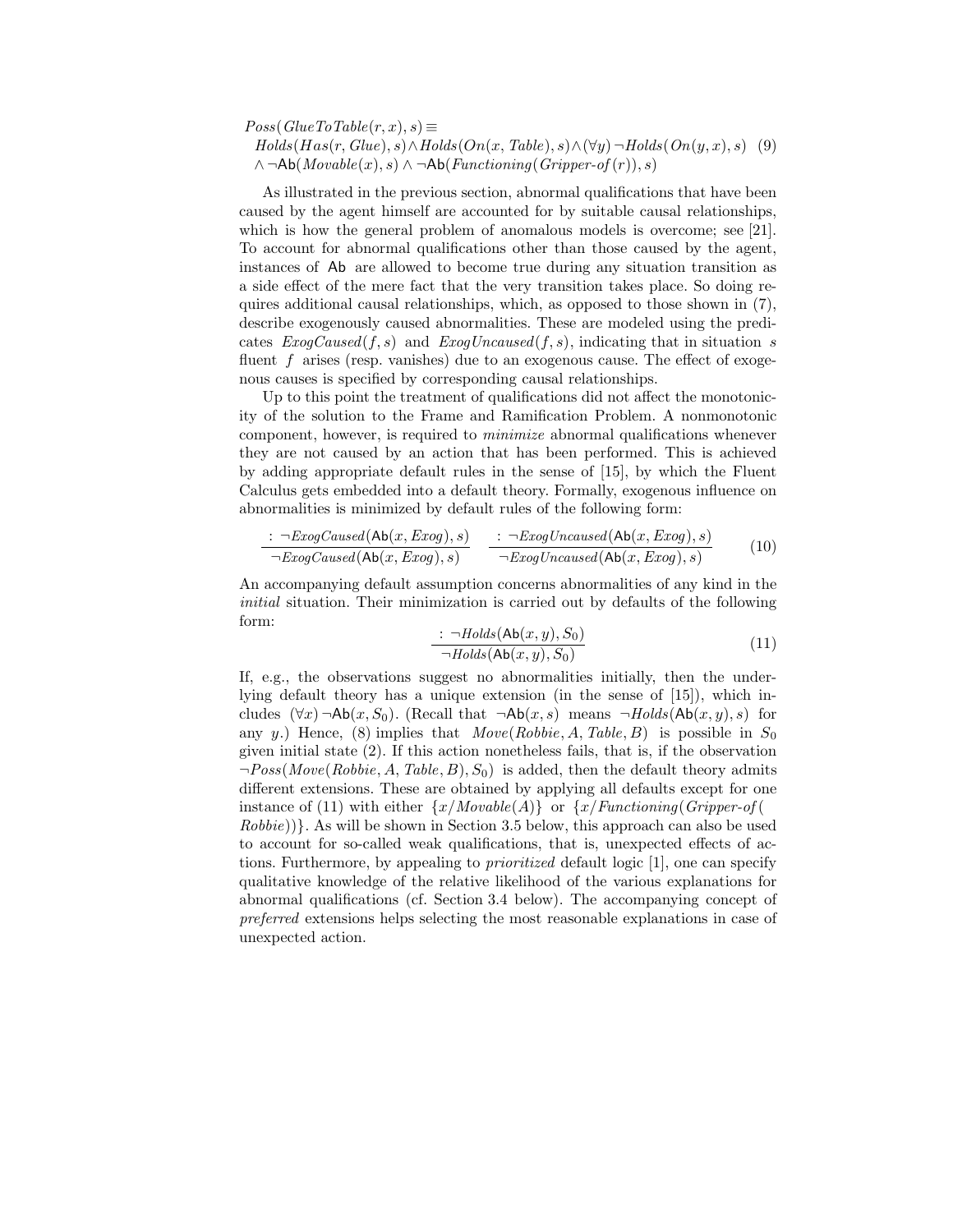# 3 Addressing the Qualification Problem in FLUX

#### 3.1 Basic FLUX

Our system is implemented in the Eclipse-Prolog system with constraints. It is an extension of the programming language Fluent Calculus Executor (FLUX), a recent implementation of the Fluent Calculus based on Constraint Logic Programming [20]. The distinguishing feature of Flux is to support incomplete states, which are modeled by open lists of the form

 $Z0 = [F1, \ldots, Fm | Z]$ 

(encoding the state description  $Z_0 = F_1 \circ \ldots \circ F_m \circ Z$ ), along with constraints

```
not_holds(F, Z)
not\_holds\_all([X1,...,Xk], F, Z)
```
encoding, resp., the negative statements  $(\exists \vec{y}) \neg Holds(\mathbf{F}, \mathbf{Z})$  (where  $\vec{y}$  are the variables occurring in F ) and  $(\exists \vec{y}) (\forall x_1, \ldots, x_k) \neg Holds(F, Z)$  (where  $\vec{y}$  are the variables occurring in  $F$  except  $X1, \ldots, Xk$ ). These two constraints are used to bypass the problem of "negation as failure" for incomplete states. In order to process these constraints, so-called declarative Constraint Handling Rules [4] have been defined and proved correct under the foundational axioms of the Fluent Calculus. In addition, the core of FLUX contains definitions for holds $(F, Z)$ , by which is encoded macro  $(1)$ , and update $(21, \text{Theta}, \text{Theta}, Z2)$ , which encodes the state equation  $Z2 = (Z1 \circ \text{Theta}) - \text{Theta}$ . The following is an encoding in FLUX of the precondition  $(8)$  and state update axiom  $(5)$  with ramifications of the action Move ,

```
poss(move(R, U, V, W), Z) :-
   is\_robot(R), is\_block(U), is\_block(V), is\_block(W), U\leftarrow W, V\leftarrow W,
   not_holds_all(Y, on(Y, U), Z), holds(on(U, V), Z),
   not_holds_all(Y, on(Y, W), Z),
   not_holds_all(Y, ab(mov(U), Y), Z),
   not_holds_all(Y, ab(func(grip(R)), Y), Z).
state_update(Z1, move(R, U, V, W), Z2, S, H) :-
   update(Z1, [on(U,W)], [on(U,V)], Z3),ramify(Z3, [on(U,W)], [on(U,V)], Z2, S, H)).
```
where the variable H stands for the history list as defined below.

### 3.2 Overview

Our system implements the defaults of the underlying default theory without the need of any special theorem prover. Rather, a modified version of the planning algorithm together with the internal Eclipse-Prolog inference mechanisms is used to construct the extensions of the underlying default theory, which entail the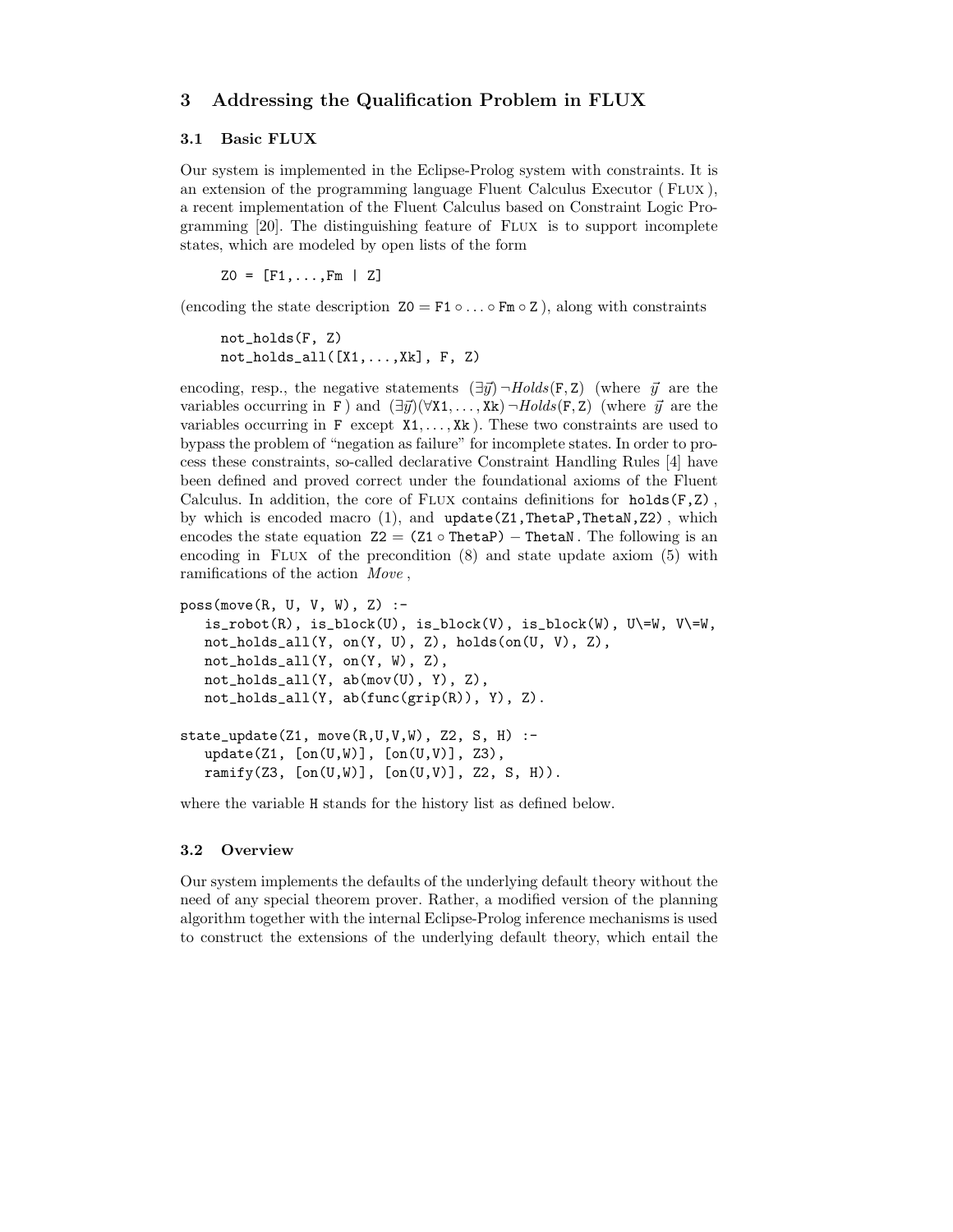possible explanations for unexpected action failures. This also means that if a plan can be executed without any exceptions to the normal execution of actions then no additional computations are needed. In this case, the implementation will behave like any other system without an approach to the Qualification Problem.

In this work, we have used a search process with an associated level in order to find the most likely explanations first. In terms of the underlying default theory (with priorities among defaults) this means to search for the least preferred default that does not apply. The system also replaces previously considered explanations in case a default is no longer preferred in context of a formerly established explanation. Of course, the replacement is only performed if it is consistent with the executed action sequence.

In the following we sketch the course of the program and give references to the next subsections:

### 1. Definition of the Task

- 1.1 Define the initial state. This operation includes the verification that the state is consistent wrt. the state constraints.
- 1.2 Define the goal state.

# 2. The Planning Algorithm

- 2.1 Find a plan. State updates are computed with ramifications (cf. Section 2.2). An agent has no influence on exogenously caused abnormalities and cannot yet have caused any abnormal qualification in the initial situation. Therefore, all defaults on the absence of exogenous causes are assumed to apply during the planning process. Iterative deepening is applied as search strategy. Furthermore, the program uses some heuristics to cut down the search space.
- 2.2 Double-check the computed plan. Planning with incomplete state information requires to verify an established plan against both, not achieving the goal and not being executable.
- 3. Plan Execution
	- 3.1 Execute the computed plan step by step. The execution of each action is monitored. If no action fails and all the actions achieve their intended effects then the goal state will be reached and the program terminates. Otherwise, the program proceeds with step 4.

#### 4. Explanation of and Recovery from Action Failures

4.1 Search for an explanation for the unexpected observation. If an action surprisingly fails or does not produce all the intended effects then an abnormal qualification must have occurred. This means that at least one default of the underlying default theory can no longer be applied. For the intended applications of the program it is in most cases sufficient to search for atomic explanations, i.e., where the application of exactly one default is blocked during the construction of each of the possible extensions. Furthermore, we assume that there is always at most one explanation at each level. Using the built-in inference mechanisms of the Eclipse-Prolog system, each extension of the underlying default theory is considered where one instance of a default rule is blocked. If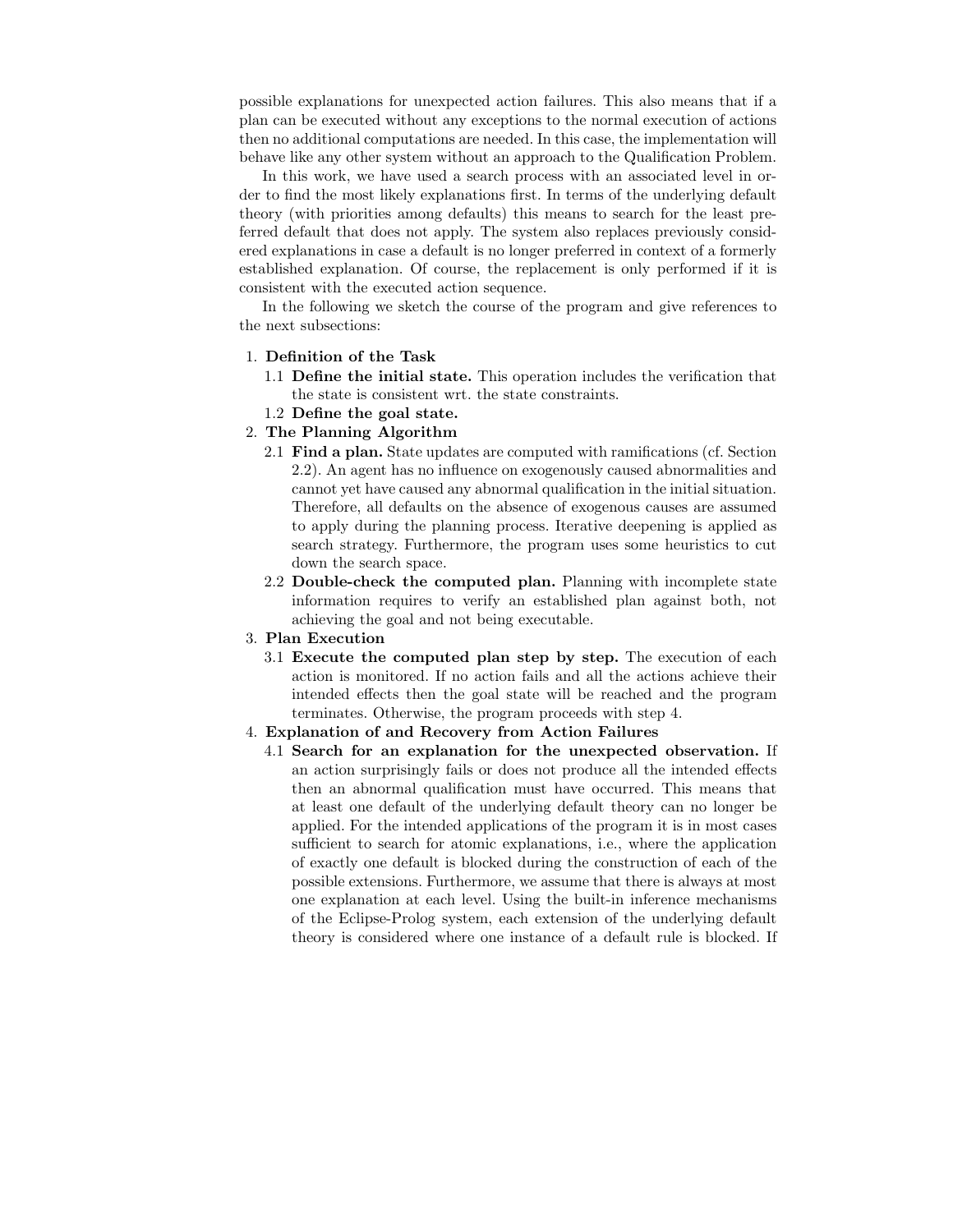the non-application of such a default rule entails the observation then an explanation has been found and the search process stops (cf. Section 3.3).

- 4.2 Find the explanation with the highest priority first. Using a search process with levels, the search will find only explanations with a priority higher or equal to the current level of the search algorithm (cf. Section 3.4). Only if there is no such very likely explanation that accounts for the observation then the program searches with the next lower level and thus considers less likely explanations.
- 4.3 Determine the current state and replan. The search process of the program can deliver a strong or a weak qualification (cf. Section 3.5) as an explanation. In both cases, this new information is integrated into the current state, which becomes the initial state of the new planning problem. Then the planning algorithm is used to find a new plan despite the encountered abnormality. Hence, the program proceeds with step 2.

An important concept in the approach to the Qualification Problem in FLUX is the notion of a *history list*. Such a list contains all the abnormalities that have occurred so far during the execution of the program. Each entry in the list has three parts. The first part describes the abnormality predicate with the property and the cause. In the second part the situation, in which the abnormality occurred, is stated. The third part denotes the possible observation which lead to the occurrence of the abnormality. In addition to these entries, the history list contains the current level of the search process. The history list is modeled by an open list with a tail variable.

### 3.3 Constructions of Extensions

In this section we show how extensions of the underlying default theory are constructed for strong qualifications of actions. The inference process is similar for weak qualifications.

Effects with an exogenous cause are implemented by causal relationships of the following form:

```
causes(\_, ab(mov(X), exog), Z, S, H) :- block(X),X\leftarrow table, exogcaused(ab(mov(X), exog), S, H).
```

```
causes(\_, \text{-}(ab(mov(X), exog)), Z, S, H) : - block(X),
X\leftarrowtable, exoguncaused(-(ab(mov(X), exog)), S, H).
```
Please note that the indirect effects  $Ab(Movable(x),Exog)$  in these clauses are not conditioned on any direct effect. Consequently, these positive or negative indirect effects occur as a side effect of every transition whenever the predicates  $ExogCaused(Ab(x, Exog), s, h)$  or  $ExogUncaused(Ab(x, Exog), s, h)$  hold, where the variables s and h stand for the considered situation and history list, respectively. Indirect effects wrt. the abnormality  $\mathsf{Ab}(Functioning(Gripper-of(r)),$ Exog) are similarly encoded.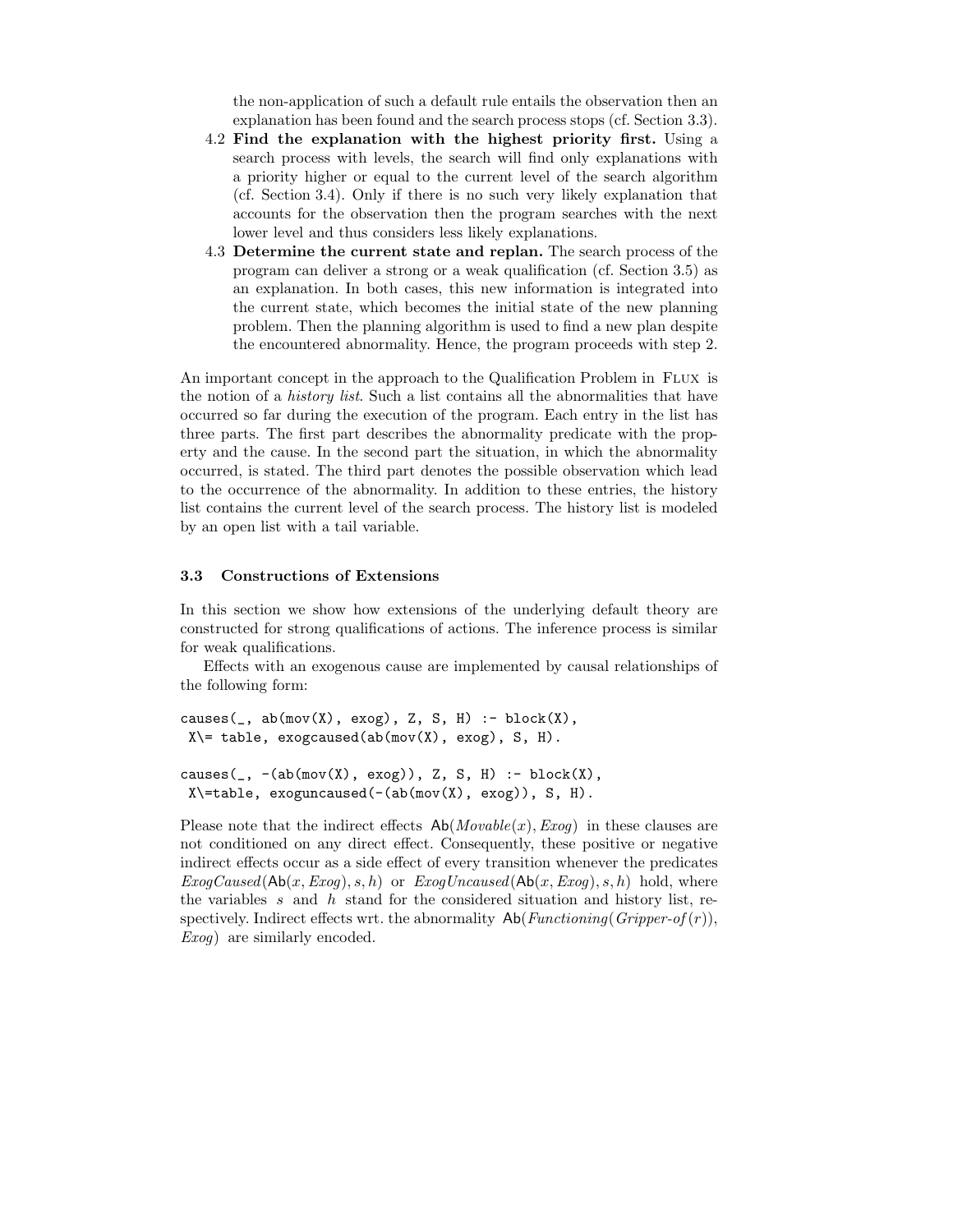Predicate *ExogCaused* and predicate *ExogUncaused* are specified in a similar way in our program. For brevity we present only the important details of the definition for ExogCaused .

```
exogcaused(AB, S, H) :- ...
```

```
top(H, H2),
length1(H2,0),
holds(h(AB, S), H))).
```
The clause uses the auxiliary predicates  $Top(h_1, h_2)$  and  $Length1(h, n)$ . The predicate Top takes the present history list and yields the currently considered abnormality predicate, if any. The predicate  $Length1$  delivers the length of a list. The definition of the clause ensures that exactly one abnormality is considered as an explanation at any stage of the search process.

Extensions are constructed during state updates with ramifications. For each action all possible extensions of the underlying default theory are tried until the established extension accounts for the observation. This is achieved by blocking the application of each default one after the other. The ExogCaused or the ExogUncaused predicate is assumed to hold and the specific default is blocked by means of adding the corresponding abnormality as indirect effect to the current state. The addition is performed by the clauses for causal relationships together with the clauses for state update axioms with ramifications. The predicates ExogCaused and ExogUncaused ensure that only one default is blocked at a time, and the Eclipse-Prolog SLDNF-resolution with backtracking yields all the extensions. The possible defaults for the initial situation are computed in the same way. To this end, the special constant " $\epsilon$ " (read "no-op") is introduced. It denotes the empty action without any positive or negative direct effects. This action is always possible and is only executed as the very first action.

As illustration, consider the initial state as specified in (2) together with the following definitions for blocks and robots:

| is robot(robbie). | $is\_block(table)$ . $is\_block(a)$ . |                  |
|-------------------|---------------------------------------|------------------|
|                   | is $block(b)$ .                       | $is\_block(c)$ . |

The query  $Init(z_0, h), Res(\epsilon, z_0, S_0, z_1, s_1, h)$ ,  $\\ + Poss(Move(Robbie, A, Table,$  $B(x, z_1)$  admits two computed answer substitutions, where the predicate *Init* denotes the initial state and the predicate Res denotes the execution of exactly one action:

 $\{z_1/[\text{Ab}(Movable(A),Exog), On(A, Table), On(B, C), On(C, Table),\$  $Has(Robbie, Glue) | z], h/[H(Ab(Movable(A),Exog), S_0) | h_1]$ 

 $\{z_1/[\text{Ab}(Functioning(Gripper-of(Robbie)),Exog), On(A, Table), On(B, C),\$  $On(C, Table), Has(Robbie, Glue) | z],$  $h/[H(\text{Ab}(Functioning(Gripper-of(Robbie)),Exog), S_0) | h_1]$ 

These substitutions are computed by applying all defaults except for one instance of (11) with  $\{x/Movable(A)\}\$ for the first substitution and  $\{x/Functioning(A)\}\$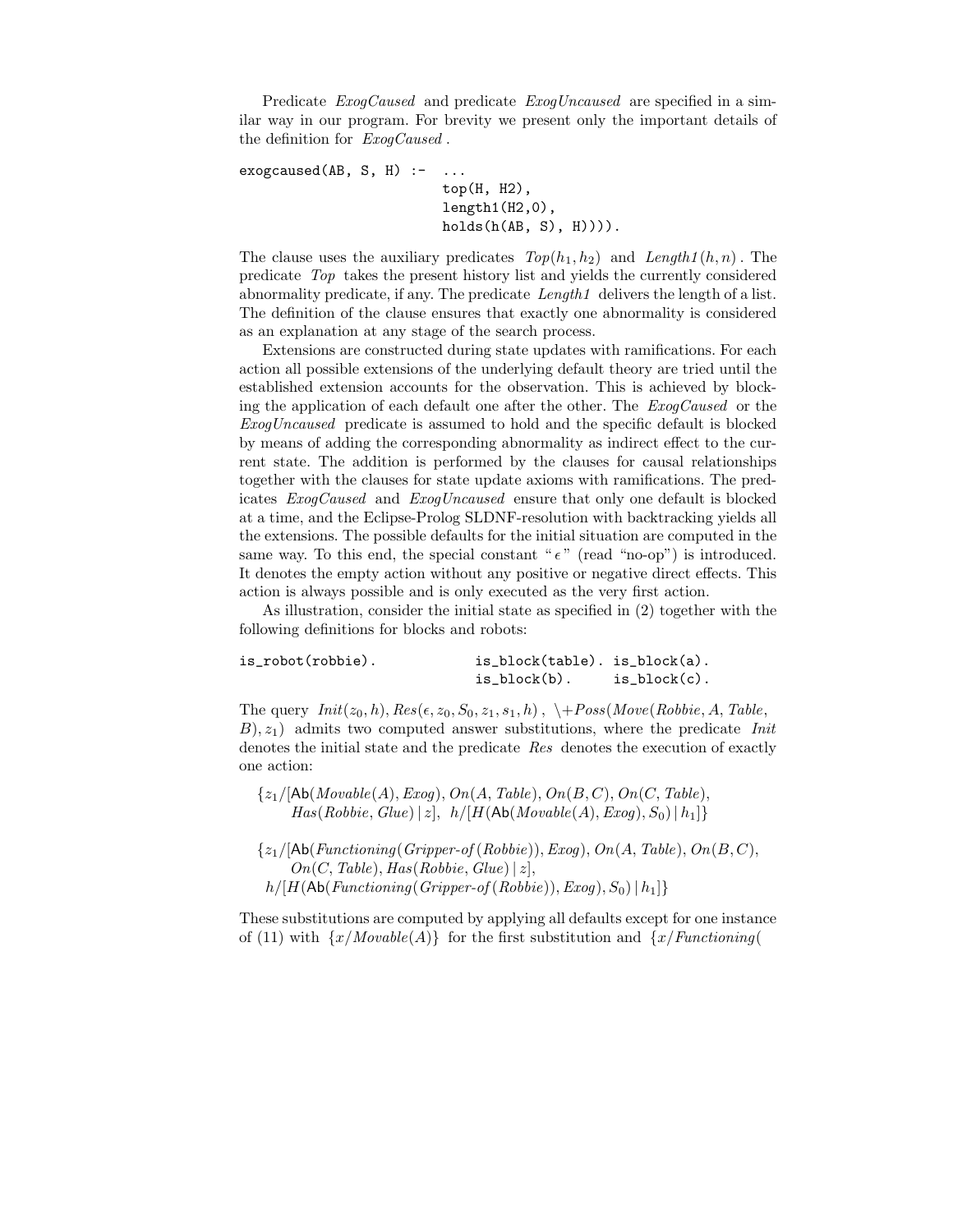$Gripper-of(Robie))\}$  for the second one. This way, our program determines the two extensions in this example as described at the end of Section 2.3.

Extensions are constructed using the inference mechanism of the Eclipse-Prolog system, i.e., an implementation of the SLDNF-resolution. This resolution scheme is sound. For the soundness proof it should be referred to Lloyd [10].

In our implementation extensions are constructed using the 9-ary predicate RunDefault . We present a schematic version of its encoding:

rundefault([], Z, Z, S, S, SW, H1, H2, R) :-  $\setminus$  + poss(R, Z), ... rundefault([F|L], Z0, Z, S, SF, SW, H1, H2, R) :  $append([A], [E], F), !, ...$  $res(A, Z0, S, Z1, S1, H1), \ldots$  $current(S1, H1, HH), (HH=[]; HH=[h(\_,\_,o(M,\_))]$ , \+ poss(M, Z1)), ... rundefault(L, Z2, Z, S1, SF, SW, H1, H2, R).

The predicate RunDefault has a recursive definition. The recursion is performed on its first argument. This argument represents the executed sequence of actions as a list. The last argument of RunDefault stores the current observation. It is the action that failed unexpectedly for the reason of a strong abnormal qualification. Thus, for the predicate to terminate successfully the computed explanation must account for the observation after having performed the complete sequence of actions. Of course, all other observations recorded in the history list must also be taken into account during the search. To this end, the auxiliary predicate  $Current(s, h<sub>1</sub>, h<sub>2</sub>)$  is used. It checks for the current situation of the search process, whether an unexpected action failure has occurred in this situation during the execution of the plan. If this is the case then the predicate Current delivers the corresponding action. Otherwise, the empty list is returned.

# 3.4 Selection of the Preferred Extension

Extensions are constructed in accordance with the underlying set-prioritized default logic, which is an extension of the prioritized default logic and can be used to define preferences between defaults [1, 21]. The preference relations in the program are defined with or without context-dependency. The first case defines a set-preference ordering among defaults so that any two instances of a default concerning the same object are compared to an instance of another default concerning the object. If there is no context of a previous explanation then the second case gives a definition of general preference between defaults. As illustration, consider the implementation for the running example together with the following preference relations:

level([12,11,10,9]).

 $preference(ab(mov(\_), \_), nc, 9).$ preference(ab(func(grip(\_)), \_), nc, 10).  $\verb|preference(ab(mov(_), _), ab(func(grip(_)), _), 11).$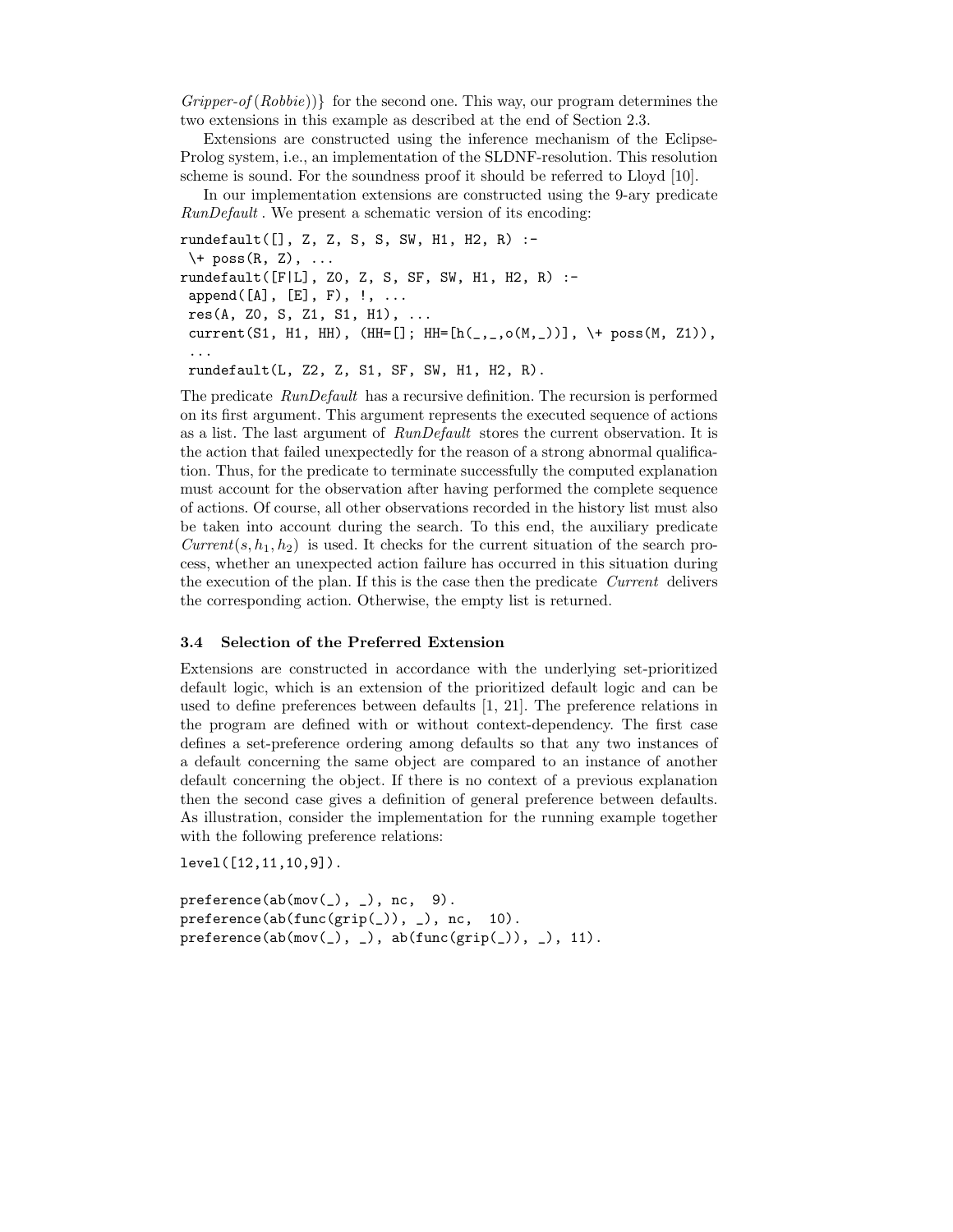That is, without context the explanation  $\mathsf{Ab}(Functioning(Gripper-of(x)), y)$  is more likely than the explanation  $\mathsf{Ab}(Movable(x), y)$ . In contrast, the explanation  $\mathsf{Ab}(Movable(x), y)$  is preferred over the assumption of two explanations of the form  $\mathsf{Ab}(Functioning(Gripper-of(x)), y)$ .

The preference relations are taken into account when using the predicates ExogCaused and ExogUncaused . The following shows the part of the clause without context information for the predicate  $ExogCaused$ :

 $exogcaused(AB, S, H)$  :- ... preference(AB, nc, P),  $member(1(D), H), !, P>=D,$  $top(H, H2), \ldots$ 

The priority of the currently considered explanation is obtained. Afterwards, the current level of the search is obtained from the history list. Further on, the computed priority of the considered explanation is compared to this level. If the priority is at least as high as the current level then the procedure continues as described in Section 3.3.

The change to the next lower level in the search is encoded as:

```
..., level(LEVEL), member(LE, LEVEL), changed(LE, H, H3),
rundefault(L2, ZN, ZF, s0, SV, SW, H3, HF, W), ...
```
The auxiliary predicate ChangeD sets the current level in the history list. If the predicate RunDefault fails then the Eclipse-Prolog system backtracks and the predicate Member chooses the next lower level for the search process.

For example, consider the query  $Init(z_0, h)$ , Level(level), Member(le, level),  $ChangeD(le, h, h_1), Res(\epsilon, z_0, S_0, z_1, s_1, h_1), \ \ \ \ \ \ \ \ \ \ Poss(Move(Robbie, A, Table, B),$  $z_1$ ), where the initial state is specified as in (2) and the preferences are defined as above. All preferred extensions of the underlying default theory entail  $\mathsf{Ab}(\textit{Functioning}(Gripper-of(Robbie)), S_0)$ . In accordance with the preferred extension the query yields the computed answer substitution:

 ${z_1/[\text{Ab}(Functioning(Gripper-of(Robbie)),Exog), On(A, Table),$  $On(B, C), On(C, Table), Has(Robbie, Glue) | z|,$  $h/[le(10), H(Ab(Functioning(Gripper-of(Robbie)),Exog), S_0) | h_1]$ 

#### 3.5 Weak Qualifications

Weak qualifications, that is, failure to produce expected effects, are denoted and minimized in the same way as strong qualifications. Causal relationships and preference relations for weak qualifications are implemented as illustrated by the following clauses:

 $causes(\_, ab(trans(X), exog), Z, S, H) :- block(X),$  $X\leftarrow$  table, exogcaused(ab(trans(X), exog), S, H).

preference(ab(trans(\_), \_), nc, 11).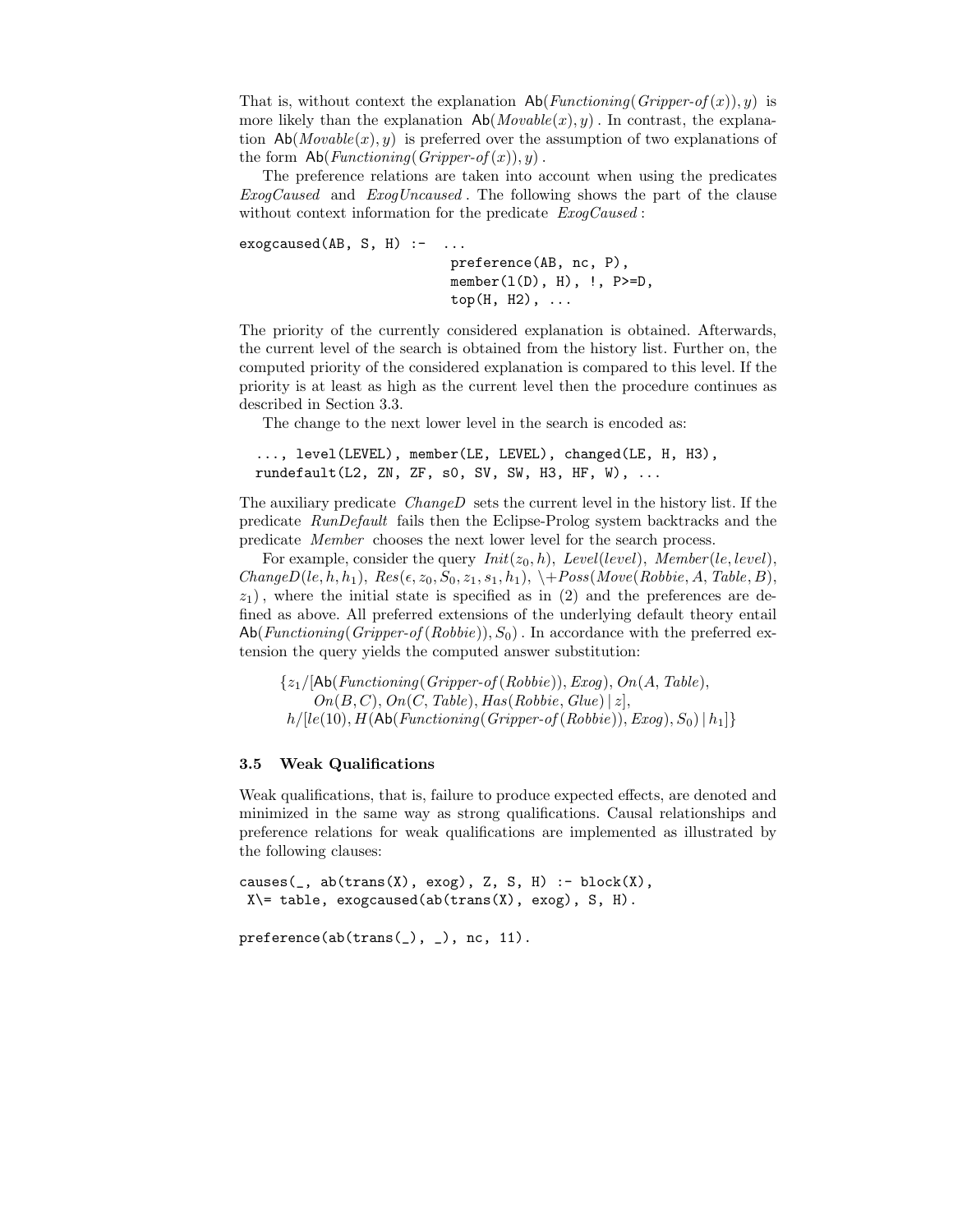The weak qualification  $\mathsf{Ab}(\mathit{Transportable}(x), y)$  means that block x is slippery and will slip out of the gripper when transported over long distances. The construction of extension for default theories, which contain defaults with abnormality predicates regarding weak qualifications of actions, is performed in a similar fashion as described in Section 3.3. The information given in Section 3.4 regarding the preferred extension also holds for weak qualifications.

Fluents denoting weak qualifications strengthen the antecedents of state update axioms. This is in contrast to strong qualifications where abnormality predicates occur in action precondition axioms. Thus, a suitable state update axiom with a possible weak qualification for the action  $Move(r, u, v, w)$  is encoded as:

```
state_update(Z1, move(R, U, V, W), Z2, S, H) :-
 (not\_holds\_all(Y, ab(trans(U), Y), Z1), !update(Z1, [on(U,W)], [on(U,V)], Z3),
  ramify(Z3, [on(U,W)], [on(U,V)], Z2, S, H));
 (holds(ab(trans(U), Y), Z1),(V\=table,
     update(Z1, [on(U,table)], [on(U,V)], Z3),
     ramify(Z3, [on(U, table)], [on(U, V)], Z2, S, H);
  V = =table, ramify(Z1, [], [], Z2, S, H))).
```
For this state update axiom let us consider the query  $Init(z_0, h)$ ,  $Res(\epsilon, z_0, S_0)$ ,  $z_1, s_1, h$ ,  $Res(Move(Robbie, B, C, A), z_1, s_1, z_2, s_2, h)$ ,  $NotHolds(On(B, A), z_2)$ , where the initial state is specified as in (2). This query yields the computed answer substitution:

 ${z_2/[On(B, Table), Ab(Transportable(B),Exog), On(A, Table), On(C, Table)},$  $Has(Robbie, Glue) |z|, h/[H(Ab(Transportable(B), Exog), S_0) | h_1]$ 

Thus, the program concluded that the weak qualification  $\mathsf{Ab}(\mathit{Transportable}(B),\mathit{infinite}(B))$  $Exog$ ) occurred, and that block  $B$  can be found somewhere on the table.

# 4 Experiments

Our program has been tested with a LEGO@R MINDSTORM<sup>TM</sup> robot in a delivery scenario. The main component of such a robot is a programmable brick. It is referred to as RCX (Robotic Command Explorer) and has as its core a Hitachi H8 microcontroller. Our robot has a light sensor and a pushbutton sensor and two motors attached to the input ports and output ports of the RCX, respectively. An infrared port is used for the communication between the computer and the RCX while a user program is running on the RCX. Such programs only realize simple behaviours like following a line.

All high level control is performed by the Eclipse-Prolog system. This includes the planning process and the monitoring of the executions of actions by means of exogenous events. In case of an unexpected action failure, the system searches for explanations. The robot only executes primitive actions. Additionally, it observes the occurrence of exogenous events and reports them to the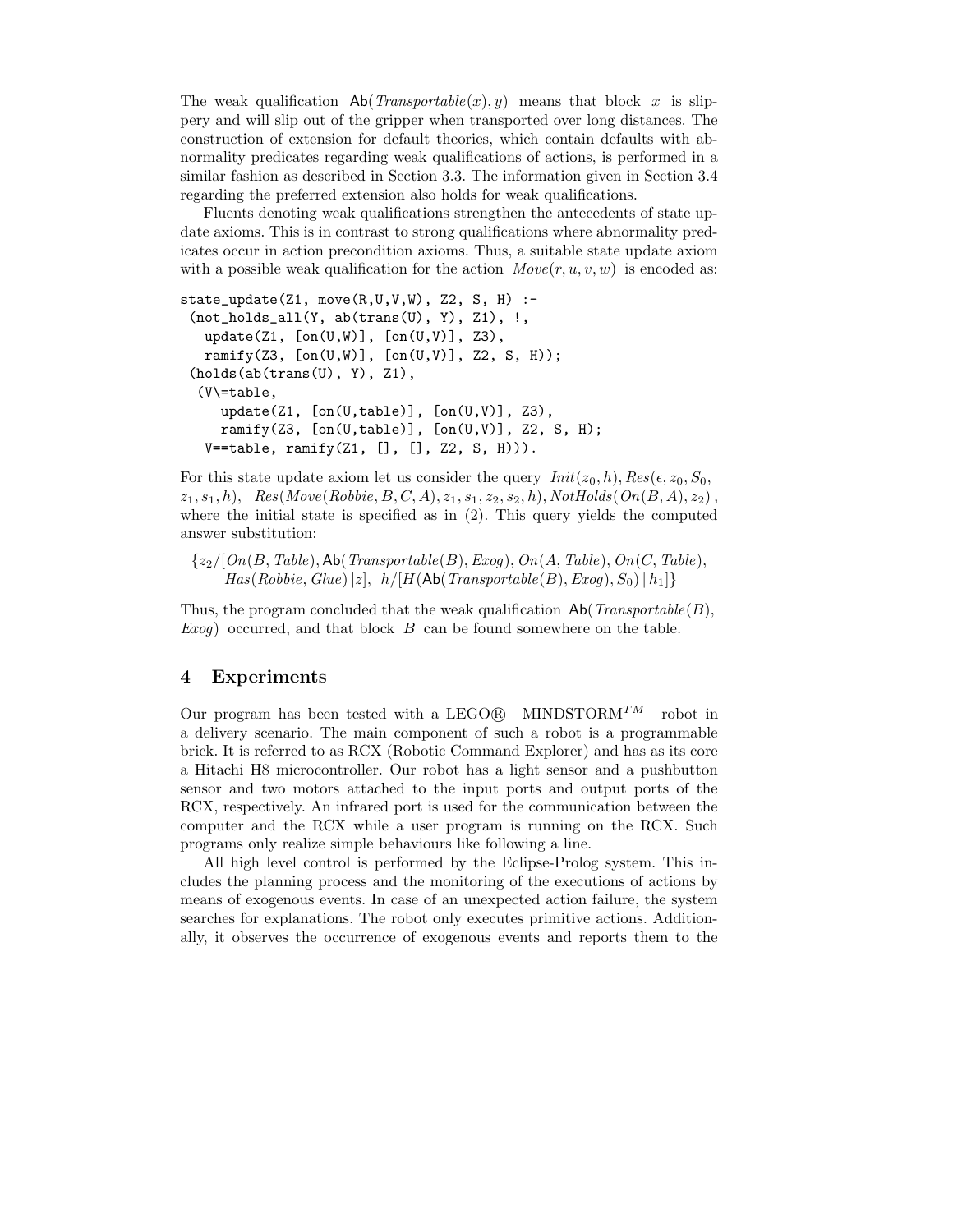Eclipse-Prolog system. The communication between the system and the robot is achieved through message exchange using a module from the Legolog system [6].

The robot is supposed to deliver objects from one office to another, where a cardboard with bright markers as offices and black lines as tracks denotes the floor plan. The robot has solved the task in our example scenario if there are no more requests in the current state and the robot has returned to its initial position. Two kinds of abnormalities with an appropriate preference relations between them have been defined for this scenario.

For this example domain our program was able to find explanations for unexpected action failures and to recover from them. In the scenario the system concluded that the robot had missed a marker long before the observance of an exception. In the search process all previously executed actions and related observations were taken into consideration to generate the most likely explanation first. With the established explanations the program was able to infer the robot's current position and to find a new plan to solve the task.

### 5 Summary

We have presented an extension of the action programming language FLUX which copes with the Qualification Problem. Our approach builds on the theoretical work of [21], where the Fluent Calculus has been embedded into a default theory to account for abnormal qualifications of actions. Our system allows to generate plans under the assumption that actions succeed as they normally do, and to reason about these assumptions in order to recover from unexpected action failures. Furthermore, it supports the specification of preferences among the default assumptions, by which is aided the search for reasonable explanations in case of unexpected action failure. While action programming languages have been extended by execution monitoring in the past, e.g., [5], our system is the first which is based on a formal approach to the Qualification Problem. It thus provides a declarative approach to troubleshooting. The crucial advantage of our approach is that explaining unexpected action failures is carried out on the basis of the same action specifications and reasoning techniques which are used for planning.

# References

- 1. Gerhard Brewka. Adding priorities and specificity to default logic. In C. MacNish, D. Pearce, and L. M. Pereira, editors, Proc. of the European Workshop on Logics in AI (JELIA), volume 838 of LNAI, pages 247–260, York, UK, September 1994. Springer.
- 2. Patrick Doherty, Joakim Gustafsson, Lars Karlsson, and Jonas Kvarnström. Temporal action logics (TAL): Language specification and tutorial. Electronic Transactions on Artificial Intelligence, 2(3–4):273–306, 1998. http://www.ep.liu.se/ ea/cis/1998/015/.
- 3. Richard E. Fikes and Nils J. Nilsson. STRIPS: A new approach to the application of theorem proving to problem solving. Artificial Intelligence, 2:189–208, 1971.